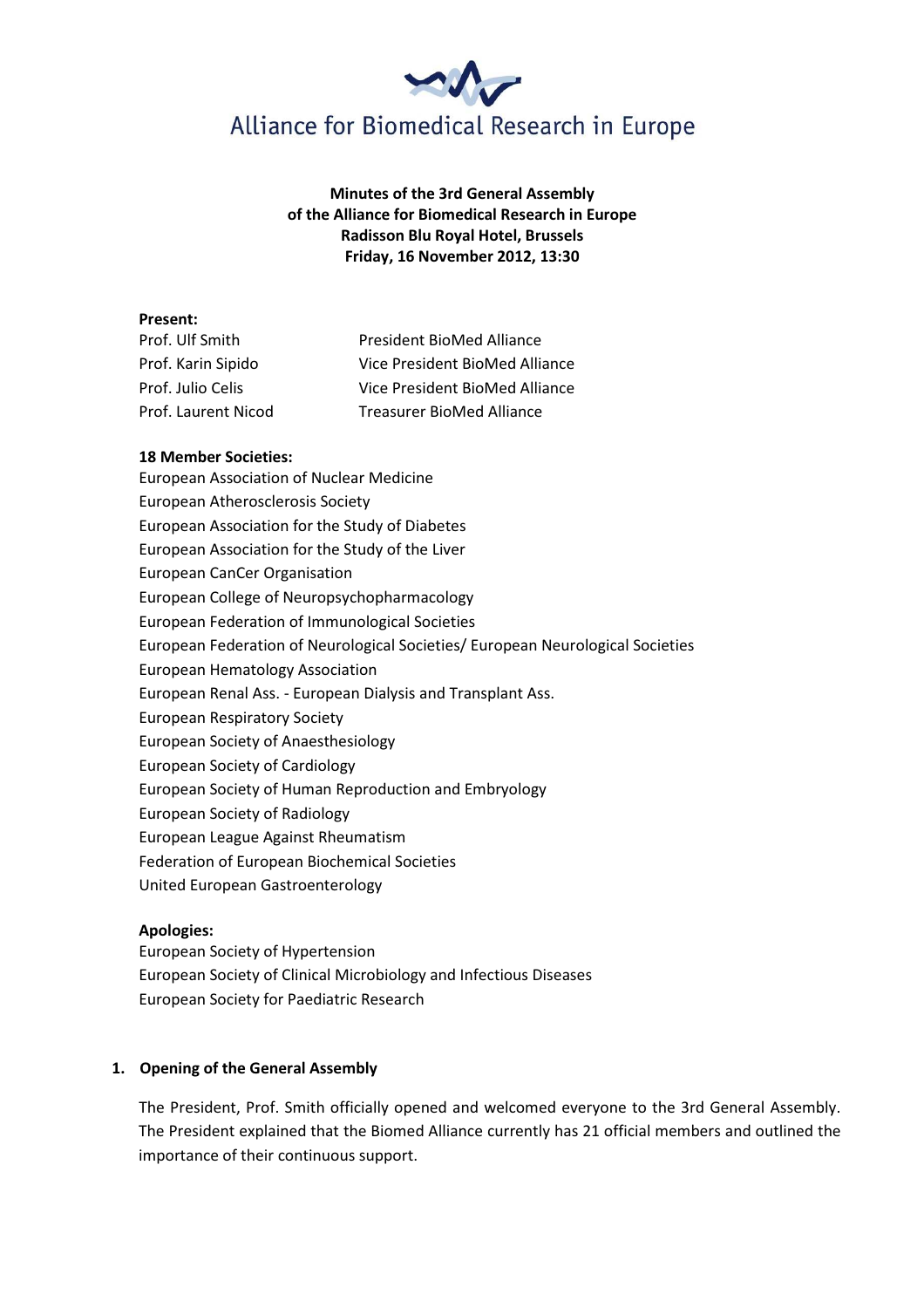

The President announced that without the tremendous support received from the founding societies, the BioMed Alliance would not have been able to achieve what it has so far. The President especially thanked Monica Buckley (EASD), Edel Fitzgerald (ECCO), Ilaria Leggeri (ESC) and Nadia Kamel (ERS), who have been instrumental and extremely helpful to the Executive Committee.

The President stated that the main objectives for the Alliance in 2013 should be to strengthen the Alliance membership and to focus on the integration of the EuCHR (European Council for Health Research) into Horizon 2020. In the coming year the Executive Committee will be extended and supported by a working group for the EuCHR activities.

In order to have the maximum amount of political support for the EuCHR it is essential that contact increases with key decision makers at EU and national level, including ministries, national research agencies and members of the European Parliament. The European Parliament is very supportive of the work of the Alliance, in particular our call for strategic, scientific-led health research. Several successful meetings took place in 2012 to garner support from MEPs. At the networking dinner the previous evening, MEP António Fernando Correia de Campos, indicated his full support for our activities and the EuCHR. However more support from the other legislative decision-makers at EU level, the Council (national ministries) is now required to ensure our concerns are taken into account in the next research framework programme, Horizon 2020.

The President stressed how important member support is and how members should inform people with political influence about the Alliance activities, in particular at this time when discussions on Horizon 2020 are ongoing.

The Alliance is currently led by the four founding societies; the Presidency and secretariat is provided by the EASD. The President thanked the founding society members for their commitment and in-kind contributions through the policy officers, but stated that the current situation in terms of personnel is not sustainable long term, especially as the Alliance is now in a crucial phase with regard to Horizon 2020. An experienced senior policy officer employed by the Alliance and based in Brussels, who is dedicated to achieve the objectives of the Alliance is now essential. The founding societies will however continue to offer their assistance. The Honorary Treasurer, Prof. Laurent Nicod will elaborate further in his report, as such a recruitment would have budget implications for 2013.

Prof. Smith announced that Mrs. Teresa Riera Madurell, MEP (lead rapporteur for Horizon 2020) apologised for not being able to attend the welcome dinner and has sent the enclosed letter.

# 2. Minutes of the  $2^{nd}$  General Assembly, Brussels, Belgium 2011

Since there were no comments, the minutes were approved unanimously and officially signed as a correct record. The minutes will be published on the BioMed Alliance website.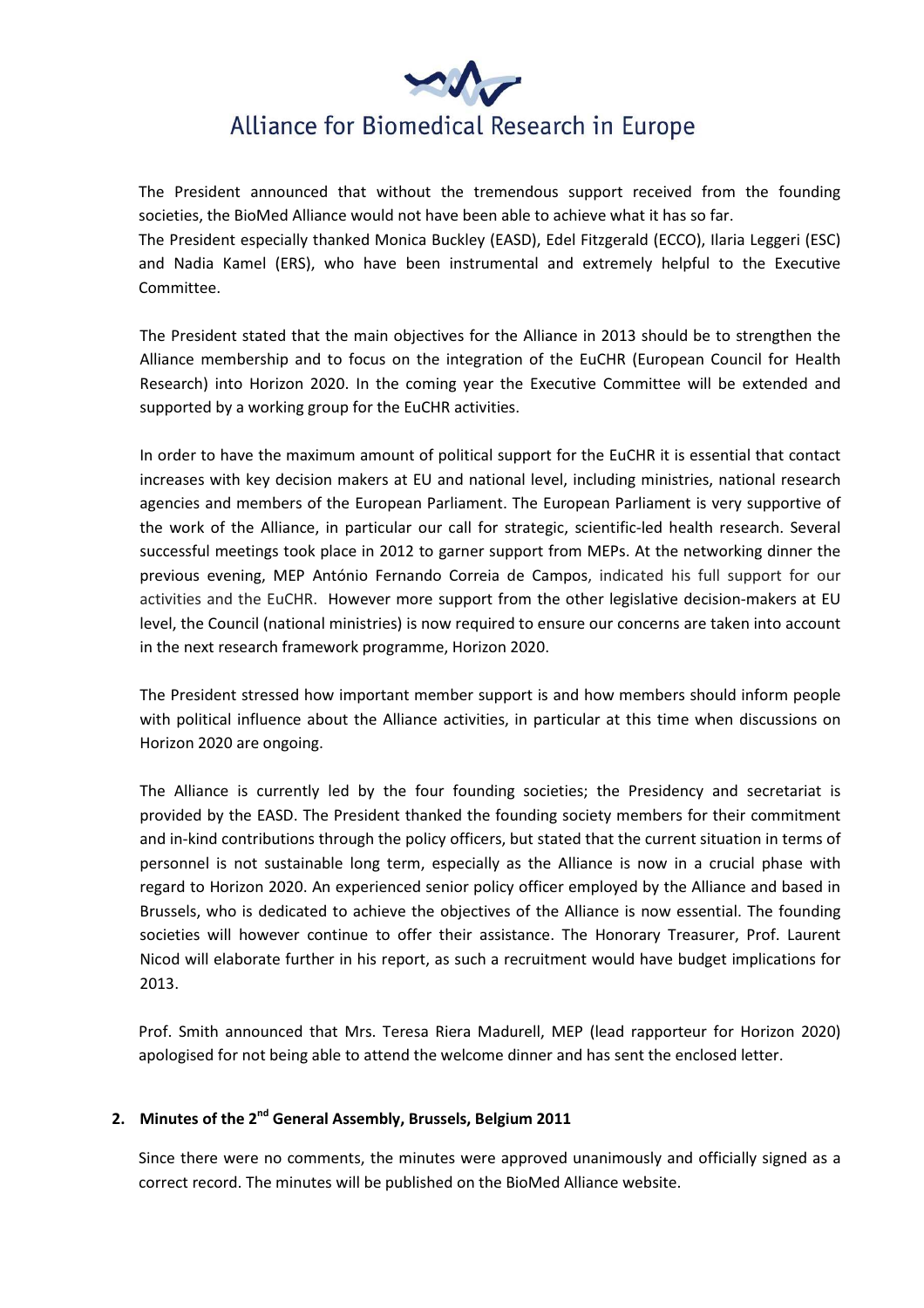

### 3. President's report

The President, Prof. Smith, in cooperation with the Vice President, Prof. Sipido, reported on the Alliance's activities from the past year.

Prof. Smith reported that the key core activity this year was the European Council for Health Research (EuCHR). The BioMed Alliance has also been supporting the calls by the European Medical Research Council (EMRC) and the Initiative for Science (ISE) in Europe for increased funding of research (the ISE is primarily keen on sustaining funding for basic research through the ERC while the EMRC is advocating for increased funding for medical research), at a time when Member States are attempting to make cuts to the EU budget including Horizon 2020.

The joint European Commission-BioMed Alliance event, 'The Future of Health Research and Innovation in Europe: The Need for Strategic Action' held in Brussels on 23 May 2012 was attended by over 100 high-level participants. The overall conclusion was that this strategic plan is to be put into action. The "why" was unanimously approved.

The BioMed Alliance has also been involved in other communication with officials within the European Commission. The Alliance received a letter from M. Geoghegan-Quinn (European Commissioner for Research, Innovation and Science) commending the formation of the Alliance and our work generally. There have been several contacts and meetings with the European Parliament and the lead Rapporteurs for Horizon 2020.

A contact programme has also commenced with national ministry officials. Prof. Celis met the Cypriot Ministry of Health, who currently holds the EU Presidency; Prof. Sipido, together with Edel Fitzgerald, Nadia Kamel and Brian Ward, met the Irish Permanent Representative, who will hold the EU Presidency from January 2013, for the allocated six months. In addition, Prof. Smith visited the Ministry of Research in Stockholm, Sweden and the feedback received was that the EuCHR has already been discussed intensively. Contact has been made with other ministries and more efforts will be made to have substantial discussions with these important decision-makers. Prof. Smith asked all members for their full support in contacting the Research Ministries in their own country.

Prof. Smith also reported that the former President of ECCO, Prof. Michael Baumann from Germany has been in contact with the national Ministry hoping to gain support in this important Member State.

The BioMed Alliance attended the World Health Summit in Berlin and Prof. Smith thanked EULAR, EFNS, Prof. Sipido, Prof. Nicod, Prof. José Mariano Gago and Prof. Celis for their contribution at the Summit.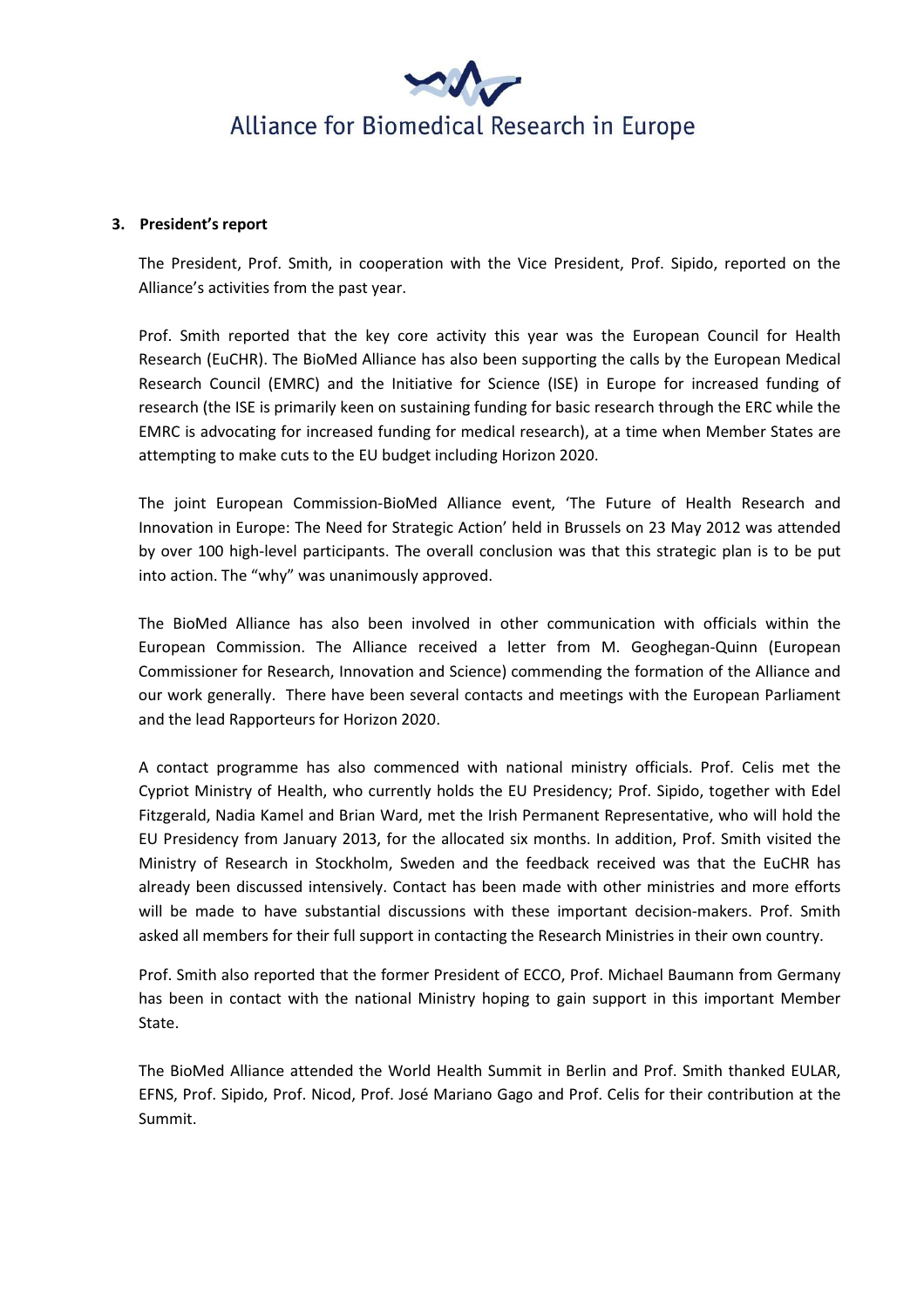

Prof. Sipido reiterated that all the energy over the past year has been focused on achieving the EuCHR within the Horizon 2020 and that there is a need to enhance the involvement of all members.

Prof. Sipido then reconfirmed the goals and organisation of the Alliance. The mission statement is to promote excellence in biomedical research and to ensure support at the EU level. Prof. Sipido then presented the past and planned activities that will enable these goals to be attained.

The main focus has been on advocacy to form EuCHR within the frame of Horizon 2020. Prof. Sipido stressed that it is essential to increase resources and to enhance all members' involvement. European funding for health research only amounts to 5%, but is essential in biomedical and health research. A EuCHR will seek to align and coordinate also with other funding sources.

As a complementary action, FET (Future and Emerging Technologies) flagships may be targeted when the EuCHR is formed.

In addition to advocacy for appropriate support and funding, the Alliance goals include public awareness, mobility of researchers and the training of young people. Further activities within these goals can be developed.

Working groups can be established to further the goals of the Alliance, e.g. to increase advocacy activities, public awareness, and cross-disciplinary exchange. All Alliance activities should be undertaken within the common interest of all member societies.

The strategy of the Alliance was discussed within the Executive Committee and the outcome has been distributed between members before the Annual Meeting.

The EuCHR core group was established as an extended think-tank, including stakeholders such as patient groups and advisors from the science policy and political world. Their first task was to draft a concept paper to introduce the EuCHR. This paper was subsequently distributed to all members for further input and eventually approved. A follow up meeting will be organised in the near future to discuss the next steps in the process.

In order to increase membership the Alliance is also looking to increase the level of support via "supporting members" who are not specifically biomedical societies, but are to be engaged as stakeholders in the goals of the Alliance, such as patient groups, university organisations and related advocacy groups such as EMRC. This support could be formalized through Affiliate membership, as currently provided for in the Statutes. This is to be encouraged and these affiliates should also be involved in all aspects of strategy.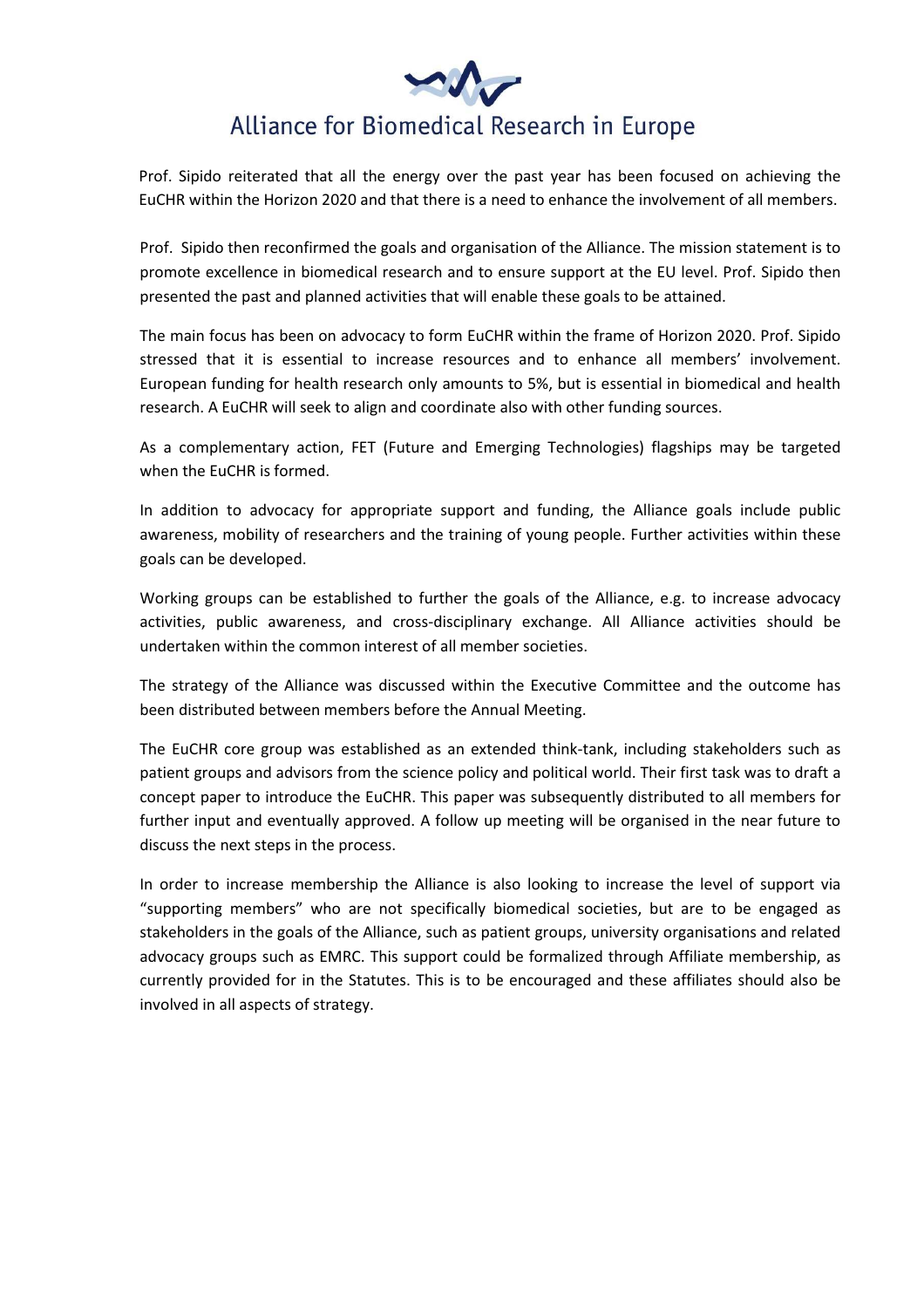# Alliance for Biomedical Research in Europe

#### 4. Financial Report

 Prof. Nicod reported on the finances for 2012 and the proposal for a budget for 2013. The expected costs for a part-time employee of the Alliance, based in Brussels, were presented and estimated to be a total of Euro 80.000,00 for 2013. Given the cost of having such a part-time employee it was suggested to increase the annual membership fees for 2014. It was agreed that the 2013 proposed budget should be circulated to all members. A formal vote should then take place at next year's general assembly to make a final decision.

 The 2012 accounts were discharged and unanimously approved by the member societies present with 17 votes for and 1 abstention.

The President thanked Prof Nicod on behalf of the Executive Committee.

## 5. Future Activities of the BioMed Alliance in 2013

 Member Societies were asked prior to the General Assembly to propose topics they considered interesting and that reflect the mission of the BioMed Alliance. Proposers had a few minutes each to present their suggested topics, which could be organised by a dedicated working group. The 2013 proposed activities were presented:-

- Research into disease prevention
- Demographic changes in Europe and challenges for EU biomedical research
- Migration within and into Europe relevance for European health
- Personalised medicine for the European citizen towards more precise medicine for the diagnosis, treatment and prevention of disease
- Burden of disease, life years, cost of illness, cost effectiveness of treatments, societal impact, healthcare organisation and future needs. Implications for biomedical research in Europe
- Public awareness on biomedical research

 It was suggested that it may be beneficial if the Alliance joined existing bodies such as ISE (Initiative for Science in Europe) and EMBO (European Molecular Biology Organisation), however it was agreed that the main benefit of the Alliance is that the clinical side of research can be represented if the Alliance retains its independence.

In relation to the topic proposed, 'Public awareness on biomedical research', it was suggested that the European Commission is already aiming to increase public awareness and that Alliance activities should be focused on other topics where more can be achieved. Prof. Smith suggested that this topic should be discussed by the European Commission and FEBS (Federation of European Biochemical Societies).

 It was agreed that Member societies should take this information concerning future activities to their constituency for further feedback and the Executive Committee was given a mandate to formulate a proposal for the activities.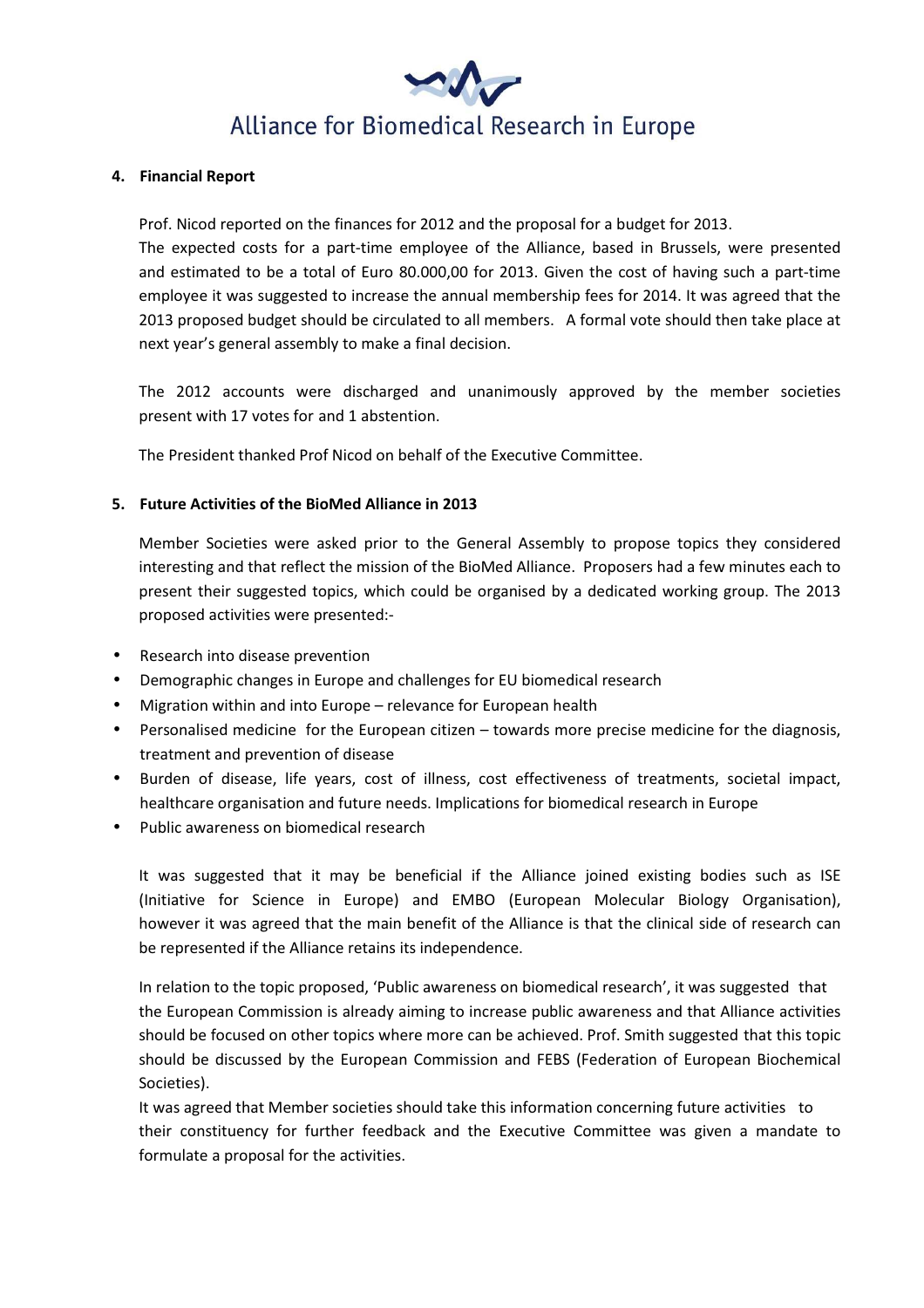

### 6. Elections and Nominations

### a) President (2012 – 2013)

 Prof Smith left the room. The re-election of Prof. Ulf Smith, Sweden was unanimously approved with 17 votes for and 1 abstention.

 b) President-Elect (2012-2013) Prof. Sipido left the room. The election of Prof. Karin Sipido, Belgium was unanimously approved with 17 votes for and 1 abstention.

c) Vice President (2012-2013)

 Prof. Celis left the room. The re-election of Prof. Julio Celis, Denmark was unanimously approved with 17 votes for and 1 abstention.

d) Honorary Treasurer (2012 - 2013)

 Prof. Nicod left the room. The re-election of Prof. Laurent P. Nicod, Switzerland was unanimously approved with 17 votes for and 1 abstention.

e) The member societies present were asked to elect two additional Executive Committee members. Term of office will commence after the 2012 General Assembly until after the 2014 General Assembly. In a secret ballot the societies present were asked to select two of the proposed candidates. The following candidates were elected by the General Assembly:

Prof. Colm O'Morain (UEG/EASL) with 10 votes for.

Prof. Gustave Moonen (EFNS/ENS) with 8 votes for.

f) The member societies present were asked to elect two additional members of the EuCHR core working group. In a secret ballot the societies present were asked to select two of the proposed candidates. The following candidates were elected by the General Assembly:

Prof. Steffen Gay (EULAR) with 14 votes for.

Prof. Vlad Ratziu (UEG/EASL) with 12 votes for.

 Prof. Smith welcomed the new members of the Executive Committee and the Core working group.

### 7. Any Other Business

It was raised by EASD that new regulations are in process for medical devices. The actual situation is that the Commission presented its draft proposal of the regulations to the European Parliament and the Parliament just nominated a Rapporteur. Dr. Joergens from EASD offered collaboration and mutual information about this issue. Prof. Smith asked the members present if they were interested in this issue and there was an overwhelming majority in favour. EASD volunteered to circulate information about the issue; it was not decided to prepare any statement on behalf of the Alliance.